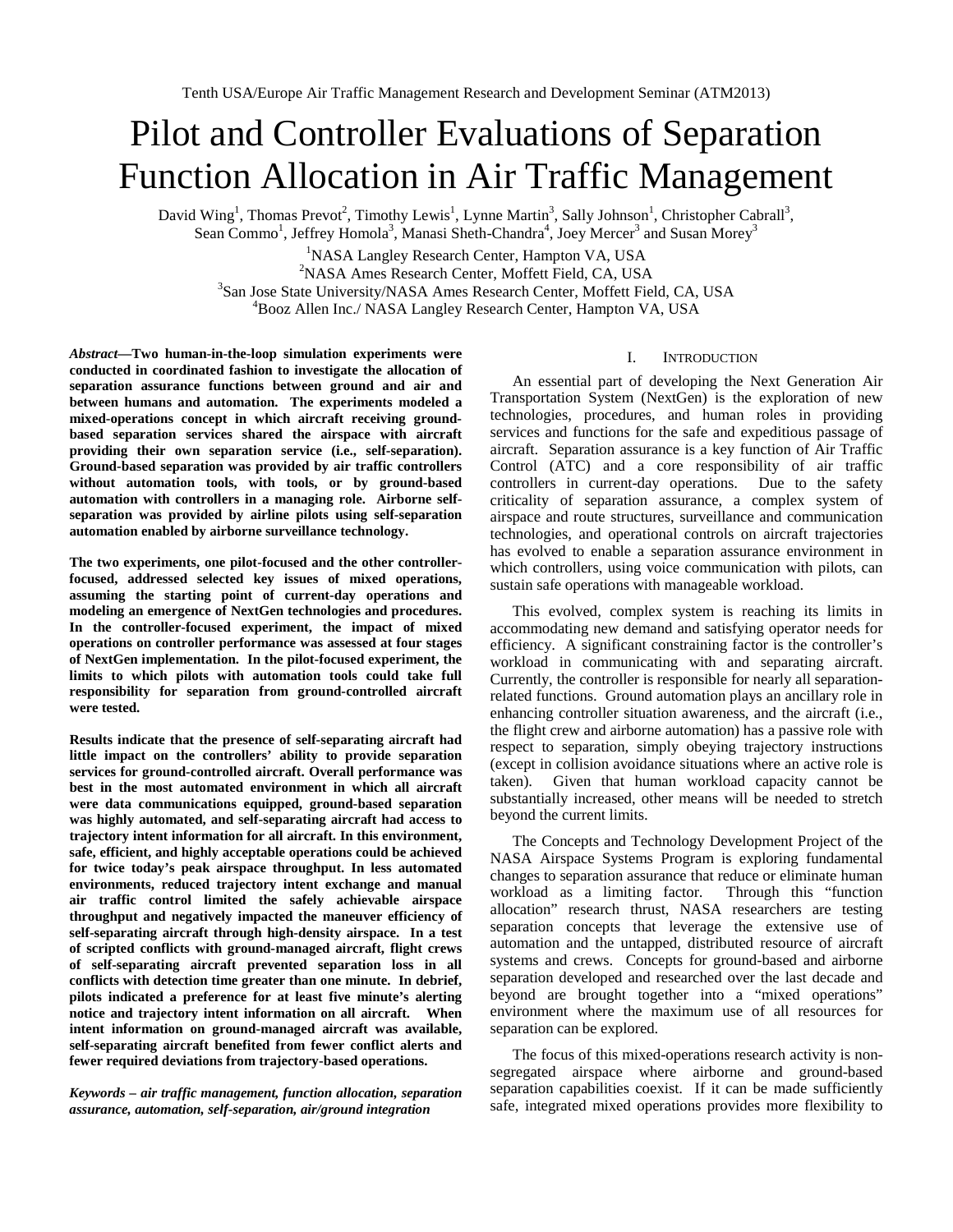aircraft operators than homogeneous or segregated operations. It allows the aircraft operators to choose the method of trajectory management, ground-based or airborne, that is the most cost-effective for each flight without compromising their access to the most efficient routes and altitudes. Having this flexibility is economically valuable to the operator community, given the large variations in operator business models, aircraft equipment, stage lengths, and flight-optimization objectives. Even though ground-based and airborne concepts have each shown potential for scaling and efficiency, a multi-option concept provides more opportunity for achieving these goals and less implementation risk. By developing mixed-operations concepts, NASA's goal is to provide the largest range of viable solutions for the aviation community.

Several key questions were identified in the context of enabling mixed operations (those for which separation of traffic in shared airspace is managed through multiple functionallocation means). These questions form the basis of the two coordinated simulation experiments (pilot-focused and controller-focused).

## *A. How does the presence of self-separating aircraft affect the performance of the ground-based separation system?*

Since any new separation system will not be built from scratch but rather will build upon the existing, complex system of skilled controllers and well-established procedures, it is important that the performance of the existing system not be compromised in the process of achieving the system with newly allocated separation functions. To address this question, the controller-focused experiment was designed to assess ground-based separation performance in traffic environments with and without self-separating aircraft.

## *B. What are the limits of ability of self-separating aircraft to shoulder the burden of mixed operations?*

The complexity of the existing ground-based system may preclude making significant changes to accommodate the introduction of new operations such as self-separation. Therefore, the most feasible approach to implementation is for the self-separating aircraft to give way to ground-controlled aircraft (at least in the early stages of implementation) and to avoid placing new operational restrictions on the ground-based control of traffic. In practical terms, the controller should be free to focus almost exclusively on ground-controlled traffic, while self-separating aircraft must be capable of resolving all conflicts with ground-controlled aircraft (in addition to conflicts with other self-separating aircraft), regardless of warning time or encounter geometry. There will be limits to this ability, and thus the pilot-focused experiment was designed to assess self-separation performance in a variety of (primarily short-notice) conflicts with ground-managed aircraft.

## *C. How will the implementation and maturation of NextGen affect the ability to operate with mixed operations?*

Envisioned as part of NextGen are new technologies such as air/ground data communications (data comm.) and decisionsupport automation for controllers and pilots. As NextGen matures, the number of data comm. equipped aircraft is expected to grow, enabling greater controller reliance on automation for managing trajectories (and therefore managing

separation). NextGen technologies will also support greater air/ground sharing of trajectory intent information. The question to be addressed is whether the concept for mixed operations (i.e., the means by which self-separating and ground-managed aircraft share the airspace) is compatible with the expected emergence of NextGen. To address this question, the controller-focused experiment tested mixed operations at different stages of the NextGen evolution of ground-based automation (i.e., over a range of minimum to maximum envisioned capabilities), and the pilot-focused experiment tested NextGen self-separation operations with and without access to the trajectory intent of ground-managed aircraft.

The two human-in-the-loop simulation experiments were designed and conducted in a coordinated effort to explore these questions that arise in function allocation of separation assurance. This mixed operations research builds upon a recent separate comparison study of each concept operating separately [1]. Of the preceding set of key questions, Question A was addressed in a controller-focused experiment conducted in the Airspace Operations Lab (AOL) at NASA Ames Research Center. Question B was addressed in a pilot-focused experiment conducted in the Air Traffic Operations Lab (ATOL) at NASA Langley Research Center. Different elements of Question C were addressed in both experiments. This paper presents a summary of these experiments and their top-level results. Section II describes separation assurance concepts (airborne and ground-based) and their mixedoperations integration. Sections III and IV respectively describe the controller-focused and pilot-focused experiments and present initial results. Section V gives conclusions.

## II. SEPARATION FUNCTION ALLOCATION CONCEPTS

#### *A. Airborne Separation Concept*

The airborne separation concept leverages the attributes of both distribution and automation in its approach to function allocation. In this approach, separation functions for individual aircraft are performed onboard the aircraft (i.e., the "ownship") to provide separation from all traffic the ownship encounters. The aircraft (rather than the controller) manages its own trajectory during en route flight, and it "self-separates" from all traffic by detecting conflicts and adjusting its trajectory as needed. With multiple self-separating aircraft in the airspace, the separation "service" is distributed among them and resident onboard each equipped aircraft. Separation automation onboard each equipped aircraft. onboard the aircraft is heavily leveraged to avoid the flight crew having to provide such capability manually.

Aircraft that manage their own trajectory and separation are referred to as flying under Autonomous Flight Rules (AFR). AFR distinguishes these aircraft from IFR aircraft, which are managed by and receive separation services from ATC. While AFR aircraft optimize their own trajectory through airspace shared with IFR traffic, the mixed operations concept tested in these experiments requires AFR aircraft to yield right-of-way to IFR aircraft in all conflict encounters and to take responsibility for ensuring the separation standard is met. To meet this responsibility, the flight crew uses onboard automation that processes data from ownship avionics and airborne surveillance (Automatic Dependent Surveillance Broadcast, ADS-B) to probe for conflicts and compute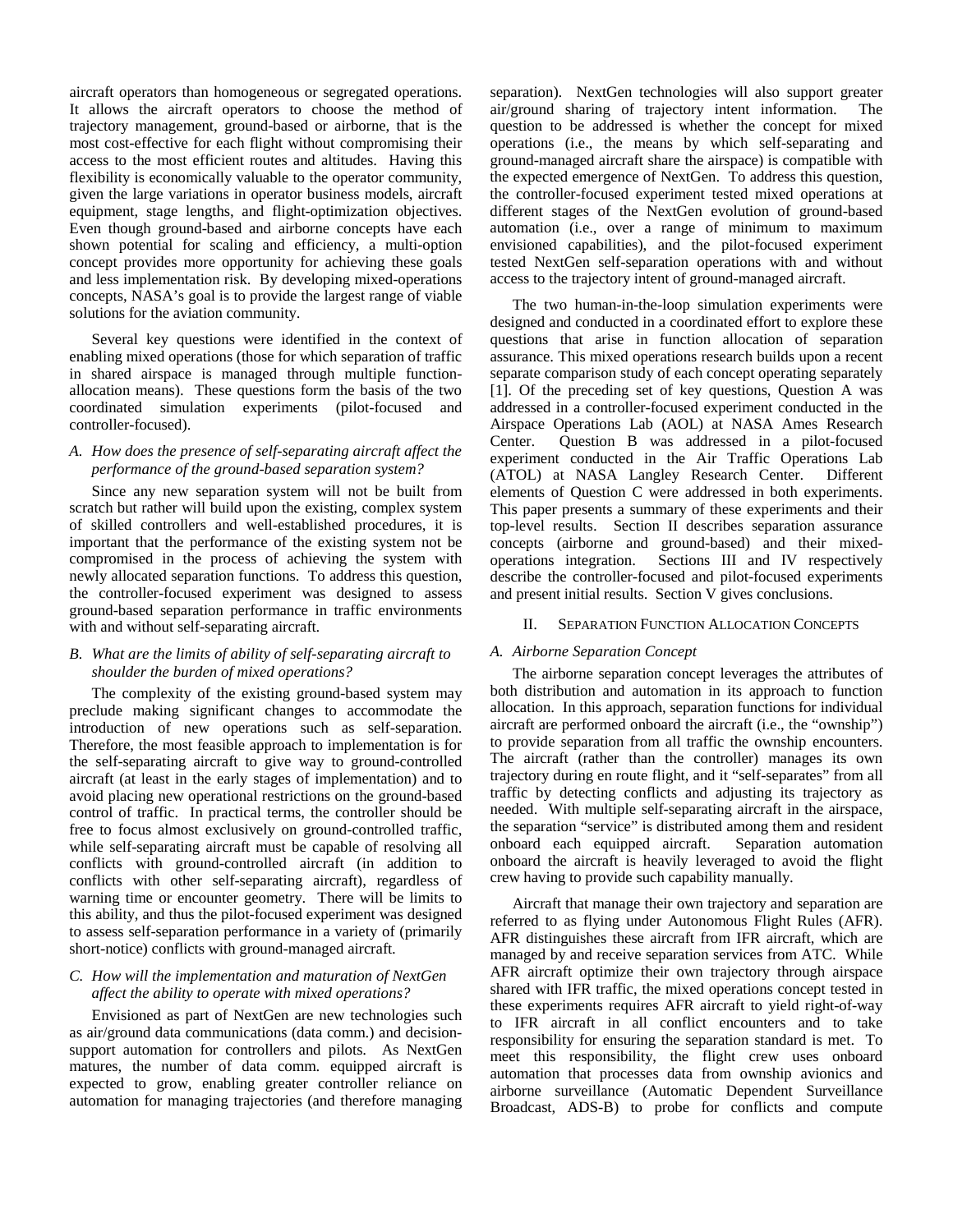resolution maneuvers, and possibly several acceptable alternatives. The crew chooses the desired maneuver and executes it directly. Because the separation function is performed onboard, no ATC approval is needed to maneuver. AFR intent information is electronically available to controllers, but they bear no responsibility for separation between AFR and IFR aircraft. Coordination between AFR pilots and controllers, if needed, is conducted by voice communication.

NASA has developed and investigated the AFR concept for over a decade, designing prototype flight-deck automation and conducting numerous analyses, batch simulations, and humanin-the-loop experiments. A more thorough description of the AFR concept is provided i[n \[2\].](#page-9-0)

## *B. Ground-Based Separation Concept*

Separation assurance in the National Airspace System today is ground-based, manual, and limited by how many aircraft the air traffic controller can keep under positive control. Emergent technologies are intended to support air traffic controllers in detecting conflicts and generating solutions and will reduce some of the coordination and communication workload. The current near- and mid-term NextGen plans foresee the introduction of additional decision support tools to improve operations, but under the current paradigm the human operator remains responsible for providing separation between all aircraft. [\[3\]](#page-9-1)

In 2000 Erzberger [\[4\]](#page-9-2) introduced the automated airspace concept, which was conceptualized as a completely automated ground-based separation assurance concept with two layers: a trajectory-based layer providing efficient resolutions for nonurgent conflicts to be communicated to the flight deck's flight management system via data communication, and a tactical layer providing short term conflict avoidance maneuvers to keep aircraft separated in case the trajectory-based layer failed. Human-Systems Integration research at NASA Ames has taken components of this fully automated concept, integrated them into transitional stages and developed a ground-based concept in which humans and automation collaborate to substantially increase airspace capacity while retaining acceptable operations for the operators. [\[5\]](#page-9-3)

This concept of ground-based automated separation assurance utilizes technologies to shift the workload-intensive tasks of monitoring and separating traffic from the controller to the automation. A critical element of this centralized concept makes the ground-side automation, not the controller responsible for conflict detection. The automation is also responsible for monitoring the compliance status of all aircraft relative to their reference trajectory. In many cases, the automation, not the controller, is responsible for resolving conflicts as well. However, the controller is responsible for maintaining separation of unequipped aircraft using a conventional voice link and steps in to handle certain offnominal situations. Thus, under automated separation assurance, air traffic controllers' roles involve providing services and performing decision-making activities, while the roles of monitoring, providing nominal separation, and back-up solutions in off-nominal situations are allocated to the automation.

#### III. CONTROLLER-FOCUSED EXPERIMENT

The controller-focused experiment addressed the impact of self-separating aircraft on ground-based separation assurance services in different stages of NextGen. Conducted at the Ames AOL, the experiment compared the air traffic controllers' ability to provide separation services in increasingly advanced operational environments with and without the presence of selfseparating aircraft. The primary questions with regard to mixed operations were (1) whether the self-separating aircraft would impact the controller's (and ground-based automation's) ability to separate conventional aircraft (Question A in Section I) and (2) how these operations would unfold under different emergent stages of NextGen (Question C in Section I).

In order to investigate the first question, multiple stages of NextGen were run in both IFR-only and mixed IFR/AFR scenarios. The only difference between the IFR-only and the mixed-operations scenarios was that eight selected aircraft, operating according to IFR rules in one case, were operated under AFR rules in the corresponding mixed-operations case. The remaining aircraft were all operating under IFR rules.

In order to investigate the second research question, four different NextGen stages were run. The first stage, "Baseline", was designed to provide data approximating current day operations with the addition of ADS-B out surveillance data. The mixed-operations runs were designed to indicate what would happen if aircraft conducted self-separation in a very near-term environment that is characterized by voice communication and manual control. Controllers had to verbally issue frequency changes to the AFR aircraft but had no separation responsibility for them. AFR aircraft and controllers had access to ADS-B state data for all traffic, but no ADS-B intent information. The traffic levels were selected to be representative of current day peak traffic levels with a Monitor Alert Parameter (MAP) value of 18 aircraft per sector.

The second stage, labeled "Minimum NextGen", introduced limited data communication between the ground-side and 25% of the simulated aircraft. This data communication enabled an automatic transfer of communication of aircraft from one sector to the next. This eased the controller workload in handling those aircraft, which included the AFR aircraft under mixed operations. It was expected that controllers could potentially ignore the AFR aircraft, because they had no routine duties with regard to them. This stage also introduced more decision support capabilities for the controllers, none of which were integrated with data comm. So, all control instructions still had to be communicated via voice. It was hoped that the new technologies could enable a capacity increase of 20%, and the MAP value was set to 22 aircraft per sector for the "Minimum NextGen".

In the third stage, entitled "Moderate NextGen", the controller planning tools and the flight management systems on-board the aircraft were integrated with data comm., and 50% of the aircraft were assumed data comm. equipped. Unlike the previous two stages, AFR aircraft in this condition had access to trajectory intent of up to four trajectory change points for all other aircraft. Controllers were able to issue trajectory change instructions to equipped aircraft via data comm. Based upon earlier research, it was hypothesized that this environment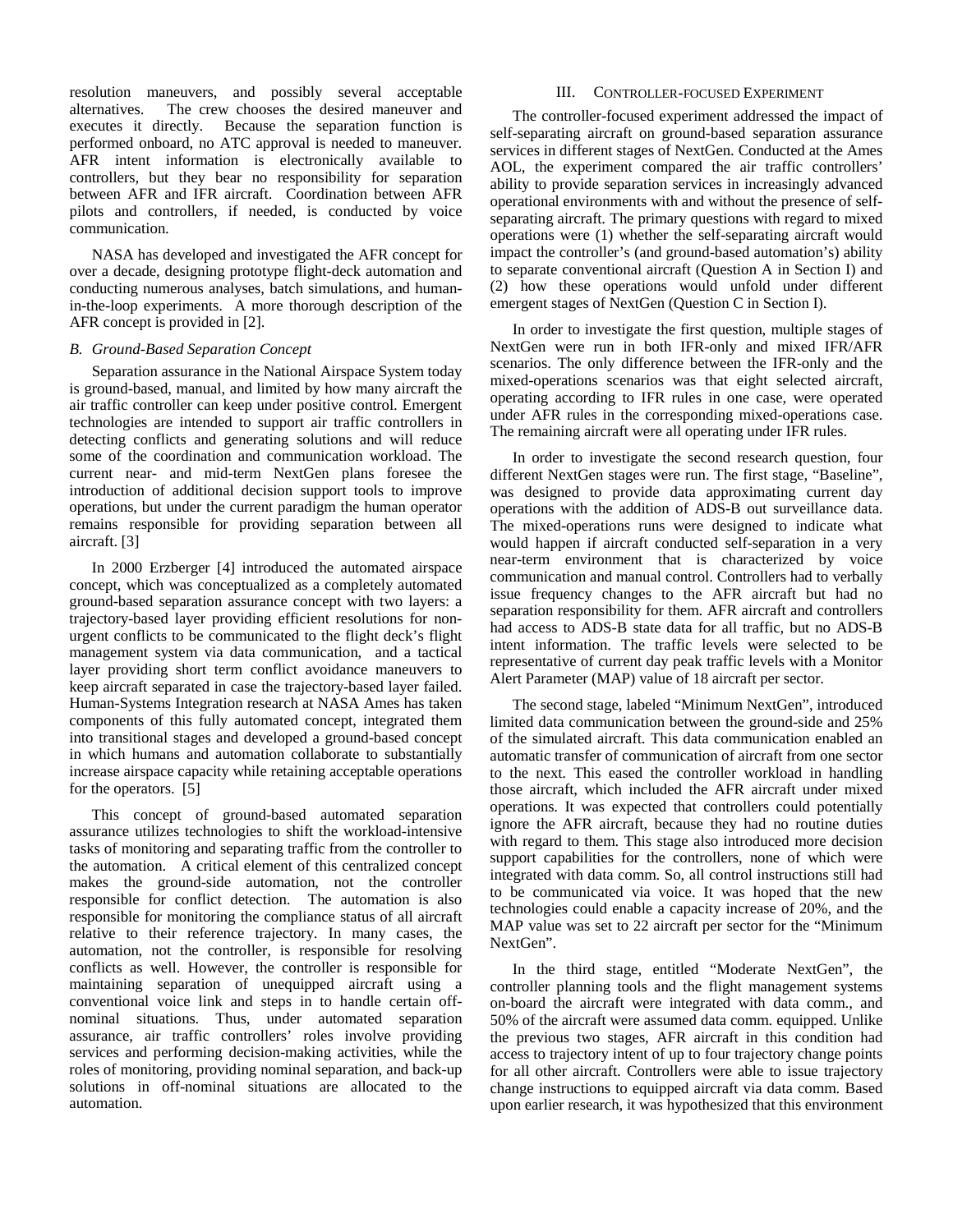could enable a capacity increase of 50% over the Baseline and therefore the MAP value was set to 27 for this stage.

In the final NextGen stage, referred to as "Maximum NextGen", the responsibility for conflict detection among IFR aircraft was assigned to the ground automation and all aircraft were data comm. equipped. When conflicts were detected, ground automation computed trajectory-based resolutions and issued those directly to the flight deck, as long as the computed resolutions did not violate preset tolerances. Otherwise, the conflict was flagged to the controller for resolution. Prior research had indicated the scalability of this approach, and therefore the traffic levels were selected at 100% over the Baseline with a MAP value of 36 aircraft per sector.

## *A. Experiment Design*

The experiment used a within-subjects design with two air/ground function allocation concepts (IFR-only and mixed IFR/AFR) over four stages of NextGen, resulting in eight experimental conditions. Prior tests had shown that the complex nature of changes between the NextGen stages made it impossible for participants to operate within the different environments in a randomized or counter-balanced order. Therefore, the conditions were run in order of their maturation/automation level: first Baseline, then Minimum, then Moderate, and finally Maximum NextGen. In each stage, the pilots and controllers were briefed and trained for one day on the operational environment, tools, and procedures, followed by one day of data collection in which they ran a total of six scenarios alternating between IFR and mixed IFR/AFR operations. The test matrix is shown in Table 1.

The test airspace consisted of five simulated high altitude sectors in Cleveland Center (ZOB) that were combined into two air traffic control areas (north and south), controlling all traffic at FL 320 and above (Fig. 1). Six current and one very recently retired Federal Aviation Administration (FAA) front line managers served as primary participants, five as radar controllers and two as area supervisors. Five retired controllers operated radar associate positions in the test airspace, and three retired controllers controlled the traffic in the "ghost" sector outside the test airspace. Ten airline pilots operated eight mid-fidelity, single-aircraft flight simulators, and ten general aviation/corporate pilots operated multi-aircraft stations.

#### *B. Facility and Test Scenario Description*

For the experiment, the AOL at Ames [\[6\]](#page-9-4) was configured with two air traffic control rooms hosting the five test sectors.

TABLE 1: TEST MATRIX FOR CONTROLLER FOCUSED EXPERIMENT

|                                      |                         | Tue, We                                                                                                          | Th, Fr                    | Mo, Tu                     | We, Th             |
|--------------------------------------|-------------------------|------------------------------------------------------------------------------------------------------------------|---------------------------|----------------------------|--------------------|
| Air/ground<br>function<br>allocation | Mixed<br><b>IFR/AFR</b> |                                                                                                                  |                           |                            |                    |
|                                      | Ground<br><b>IFR</b>    |                                                                                                                  |                           |                            |                    |
|                                      |                         | <b>Baseline</b>                                                                                                  | Minimum<br><b>NextGen</b> | Moderate<br><b>NextGen</b> | Maximum<br>NextGen |
|                                      |                         | Human/automation function allocation<br><b>NextGen Maturation</b><br>Level of automation increases $\rightarrow$ |                           |                            |                    |



Figure 1. Test airspace for controller focused experiment.

Each sector was configured with a radar display and a nearly identical radar associate display (Fig. 2). A supervisor participant managed each room and brought radar associates on position when needed. The air traffic control environment, controller



Figure 2. AOL sector position.

workstations, and majority of IFR aircraft were simulated using the Multi Aircraft Control System (MACS) developed at Ames. The AFR aircraft in the mixed-operations conditions and their respective IFR counterparts in the IFR-only conditions were simulated using the higher fidelity ASTOR desktop flight simulators developed at Langley and operated by type-rated airline pilots. The ASTORs and their capabilities are discussed in more detail in the description of the pilot-focused experiment. Traffic scenarios consisted of overflights, departures, and arrivals into nearby airports originally based on actual ZOB traffic flows, but modified for the higher traffic densities used in the simulations.

## *C. Results of Controller-Focused Experiment*

#### *1) Separation Assurance Performance*

Separation assurance performance was initially analyzed by comparing the loss of separation (LOS) events between the IFR-only and the mixed IFR/AFR conditions for the different stages of NextGen. Table 2 shows a summary of the conditions and the combined number of LOS events as well as the number of ASTORS involved in these LOS events after discounting simulation artifacts, pseudo pilot, and ghost controller errors. Each of the data points represents 120 minutes of simulation time across five test sectors.

Approximately half of all the LOS events could be traced to automation failures, causing late conflict detections, and the other half to operator/automation interaction failures, e.g.,

TABLE 2: LOS EVENTS INVOLVING ALL AIRCRAFT AND ASTORS ONLY

|                 | Traffic | <b>MAP</b> | Data | LOS          | LOS                        |
|-----------------|---------|------------|------|--------------|----------------------------|
|                 | level   |            | comm | IFR-only     | Mixed IFR/                 |
|                 |         |            | eq.  | all (ASTORs) | <b>AFR</b><br>all (ASTORs) |
| <b>Baseline</b> | 1x      | 18         | 0%   | (1)          | 1(0)                       |
| Minimum         | 1.2x    | 22.        | 25%  | 3(0)         | 3(2)                       |
| Moderate        | 1.5x    | 27         | 50%  | 10(1)        | 5(0)                       |
| Maximum         | 2.0x    | 36         | 100% | (0)          | 2(0)                       |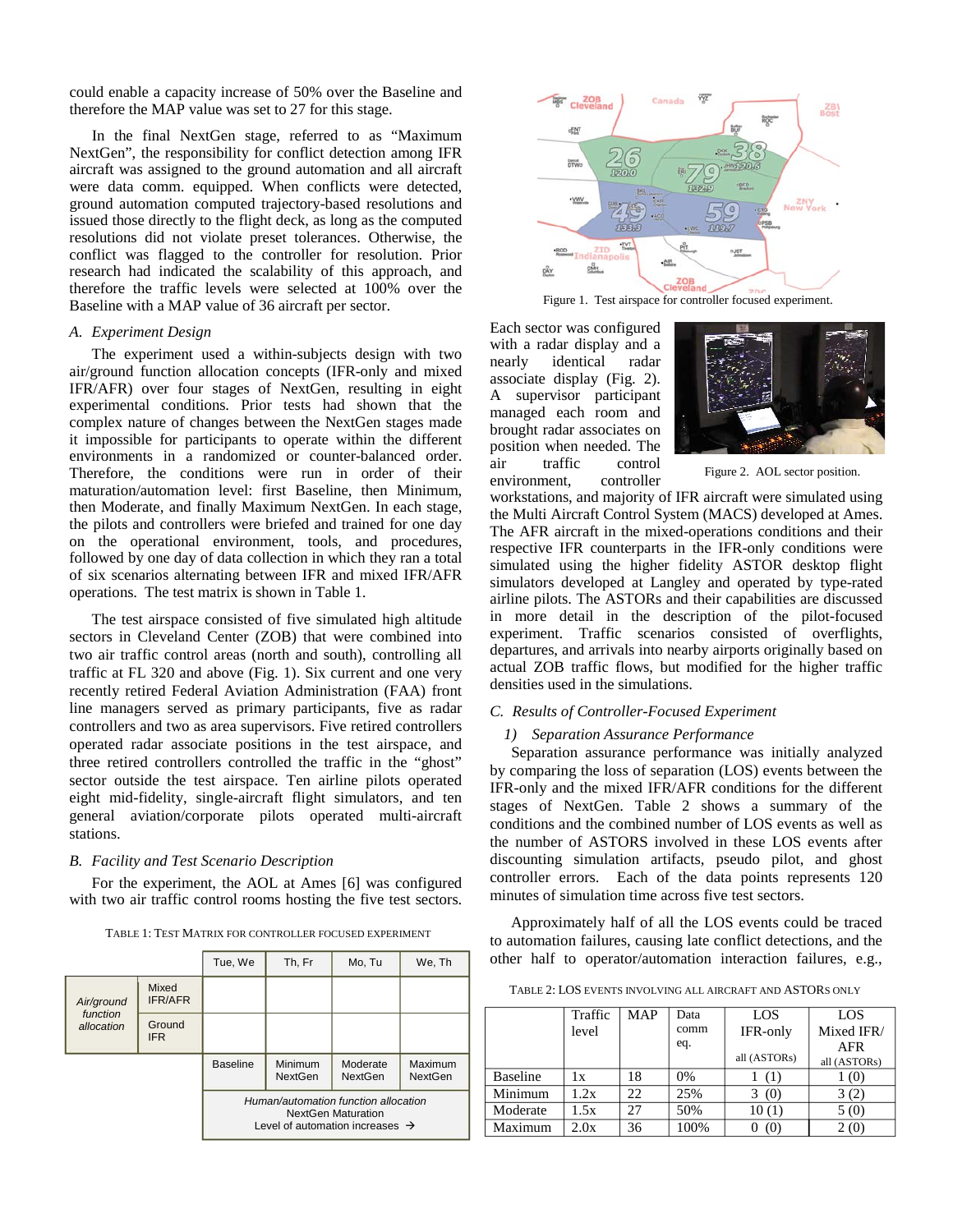ignoring a conflict warning or failing to probe a trajectory change before issuing it to the aircraft. There were no significant differences between IFR only and mixed operations within each NextGen stage. The ASTORs were involved in four LOS events, two as IFR in the IFR-only conditions and two as AFR in the mixed conditions.

Clearly, there were differences between the various stages of NextGen. The Minimum and especially the Moderate NextGen condition resulted at times in unacceptable separation assurance performance, because the traffic levels were increased beyond the complexities/levels that the operational environment could handle. Worst performance overall was observed in the Moderate IFR-only condition. Identifying the exact factors that made the scenarios unworkable will be the subject of further analysis and future publications. Remarkably, the Maximum NextGen condition performed very well at twice current traffic levels. The subjective data mirror the separation assurance performance very well.

## *2) Controller Workload*

Every three minutes during a run, participants were asked to rate their subjective workload experience in real-time on a 1- 6 scale from 'very low' to 'very high'. Participants rated their workload between 1 and 6 for all but the Maximum condition, in which their rating did not exceed 3. Mean ratings and standard errors are shown in Fig. 3. On average, participants' rated their workload at just over 3 ("moderate"), except in the Maximum condition, where participants' mean workload rating was just below 2 ("low"), i.e., participants reported their workload dropped in the Maximum condition significantly. However, there was no significant difference in workload between IFR/AFR and IFR-only conditions within any of the four NextGen conditions. Controllers' workload experience was also verified through post-hoc ratings. The results closely reflect the real time workload ratings and will be published separately.

#### *3) Acceptability*

Once for each condition, controllers were asked a series of six questions that form the Controller Acceptability Rating Scale (CARS) [\[7\].](#page-9-5) The CARS scale is comprised of four ratings, where participants indicate the safety, controllability, and satisfactoriness of the separation assurance operations and then rate its acceptability Comparing the CARS ratings over the eight conditions, most of the controllers (84%) rated the full set of separation assurance operations as "acceptable", with only 16% giving a less than acceptable rating. Fig. 4 shows the



Figure 3. Mean real-time workload and standard error for all controllers Eigure 4. Mean CARS rating for each study condition under the 8 study conditions

means for each study condition when these ratings are combined. The mean ratings emphasize that the controllers rated the SA operations as safe and controllable with some amount of compensation on their part to make the operations run smoothly, as all the mean ratings fall between 6 "considerable compensation" and 10 "desired performance reached". Although the mean CARS for mixed IFR/AFR and IFR-only conditions within each NextGen condition are very similar, whenever there is a difference, the mixed IFR/AFR rating is slightly higher than the IFR-only rating. The main variation in mean ratings occurs between NextGen conditions.

While the average CARS rating was high for the Baseline, Minimum, and Maximum NextGen conditions at around 9 "minimal controller compensation" (a little lower for the Baseline-IFR condition), it was noticeably lower for the two Moderate conditions at 6.75. Although the averages mask it, this lower mean is not due to slightly lower ratings from all controllers but stems from two participants rating the operations as "unsafe". Their reasons for the unsafe ratings were mainly that they were not alerted to conflicts: "close vicinity descents were not alerting until after separation would have been lost". And secondly, they indicated that they were put in positions where they couldn't control the traffic in time, e.g., "no control over several situations in which aircraft were already in dangerous proximity to each other".

## *4) Situation awareness*

An impression of how much controllers felt they understood about the new separation assurance automation and operations was targeted by using the Situation Awareness Rating Tool (SART) [\[8\].](#page-9-6) The SART is comprised of 3 subscales that participants rate on a 7-point scale. These ratings are then combined to generate an overall situation awareness (SA) rating for each participant in each run. With 7 point sub-scales, the SART scores range from -5 "very low SA" to 13 "very high SA"; a score of 4 is "medium SA".

Fig. 5 shows that, on average, in the Baseline and Moderate NextGen conditions, participants rated their awareness at just above "medium SA" (4). Ratings in the Minimum NextGen condition were slightly higher, and in the Maximum NextGen condition, participants' scores were above 10, indicating they felt they had "high" awareness. This is complementary to the workload ratings and indicates that controllers perceived the Maximum NextGen condition differently. SART scores were compared between mixed IFR/AFR and IFR-only conditions in

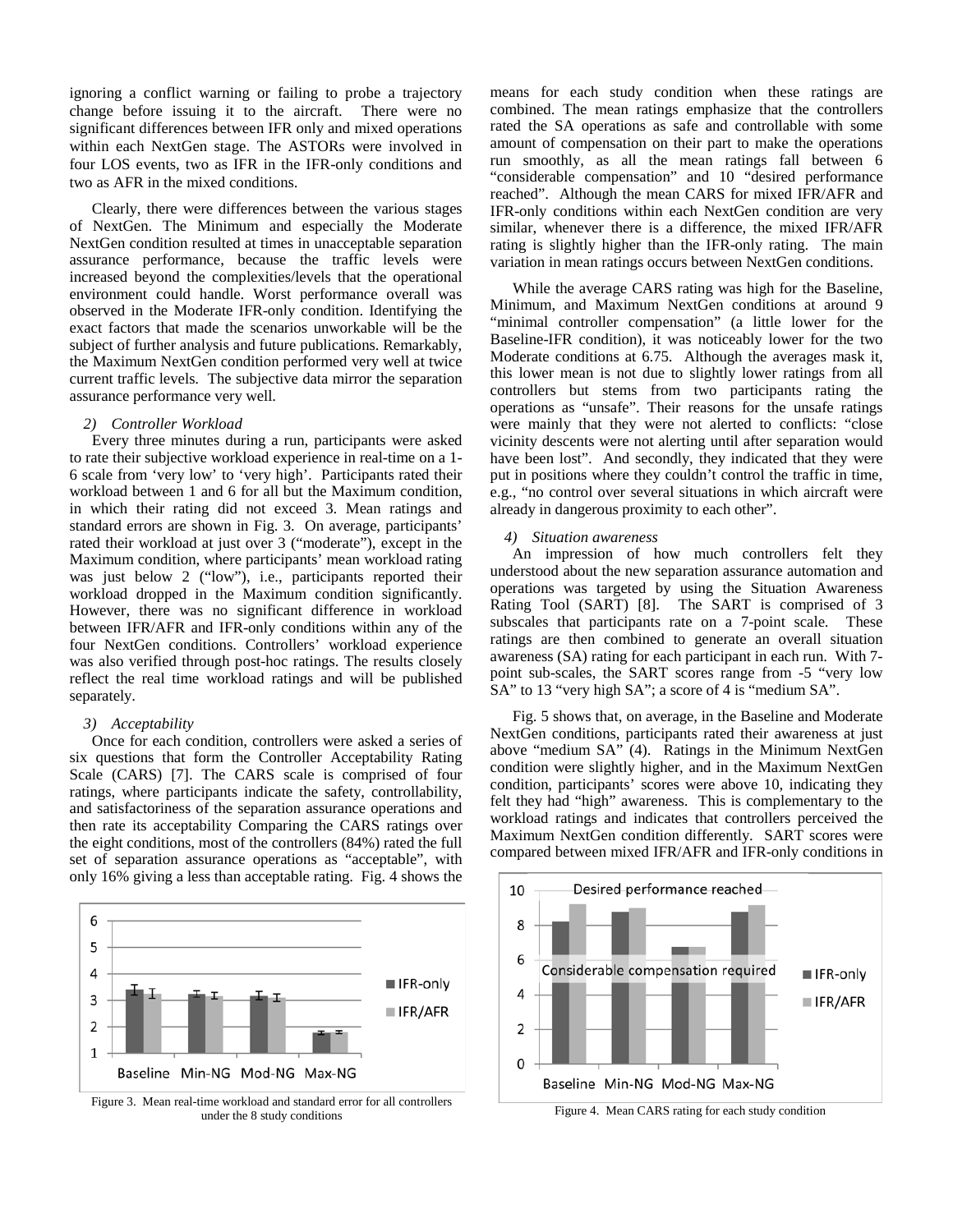

Figure 5. Mean Situation Awareness and standard error reported by controllers under the 8 study conditions

each of the four NextGen conditions using a Wilcoxon signed rank test, but none of the differences between the mixed IFR/AFR and IFR-only conditions were significant.

The SART subcategory ratings indicated that in the Maximum conditions controllers said there was very low demand in the mixed IFR/AFR condition and low demand in the IFR-only condition. Correspondingly, controllers rated that they had more spare capacity and slightly higher understanding in the Maximum NextGen conditions.

# *5) Flight-path efficiency*

In order to gather additional insight into the effectiveness of mixed operations under the various stages of NextGen, the flight paths of the ASTOR aircraft flying under AFR rules were compared to their counterparts flying under IFR rules for all NextGen conditions. Since AFR aircraft had to avoid all other IFR traffic, they were expected to maneuver more frequently than IFR traffic. In order to get a first impression on this potential impact of additional resolution maneuvers and how NextGen environment differences might affect flight-path efficiency in dense air traffic environments, the progress the ASTORs made towards their destination was computed as the distance to the destination at the beginning of a scenario minus the distance after 20 minutes of flight time (chosen because some ASTORS exited the test airspace shortly after 20 minutes). As shown in Fig. 6, for the three NextGen conditions excluding Maximum NextGen, aircraft operating under AFR exhibited delayed mean progress toward destination relative to operating under IFR on the same initial routes, likely a reflection of additional flight miles flown. In part, the behavior is expected because AFR aircraft always gave way to IFR aircraft, whereas under IFR, the aircraft had a 50-50 chance of not being selected by ATC to maneuver for conflict resolution.



Figure 6. Progress towards destination after 20 minutes flight time (mean and standard error).

However, NextGen equipage and information assumptions were likely contributing factors as well. In the Baseline and Minimum NextGen conditions, AFR aircraft were not given access to IFR intent information. In addition, the Baseline to Moderate NextGen conditions included some voice-only aircraft for which intent information (available in the Moderate NextGen condition) was less reliable. The lack of intent information may have resulted in additional or prolonged tactical maneuvering by AFR aircraft, which can be less efficient. In the Maximum NextGen condition, aircraft progressed toward their destination equally well under AFR and IFR rules, indicating that in a truly trajectory-based environment, where intent information is ubiquitously available and reliable, both types of operations may have similar operating efficiency.

#### IV. PILOT-FOCUSED EXPERIMENT

The companion experiment in this coordinated research study addressed the perspective of the AFR pilot in mixed operations. Conducted at the Langley ATOL, the experiment focused on two issues: the ability of AFR aircraft to shoulder the burden of detecting and resolving conflicts with groundcontrolled IFR aircraft, and the value of AFR aircraft having<br>access to IFR intent information. The experiment was access to IFR intent information. organized in two parts, a set of "primary" runs to examine the first issue and a set of "exploratory" runs for the second issue.

The primary portion of the pilot-focused experiment was designed to identify the limits under which AFR aircraft can ensure separation from IFR aircraft in normal operations. The parameters of interest included amount of alerting time and conflict geometry. It was hypothesized that achieving adequate separation performance requires some minimum amount of alerting time for pilots, and that conflict geometry does not have an interaction effect with this alerting time. To ensure AFR aircraft can shoulder the separation burden of mixed operations, it will be important that this minimum required alerting time be guaranteed through a combination of ATC restrictions on IFR maneuvers, IFR intent information sharing, and AFR automation design and parameter settings. An example of the latter is the use of extra separation buffers beyond the minimum required separation standard, a technique initially explored in this experiment. To test the effects of alerting time and conflict geometry, a series of scripted conflicts with a range of carefully controlled IFR maneuver timing and encounter orientation were created for AFR flight crews to resolve using automation tools. Controllers did not participate in these runs.

The exploratory portion of the experiment addressed the value of AFR aircraft having access to trajectory intent information from IFR aircraft. Currently, the ADS-B mandate does not require broadcast of intent, either trajectory change points or target state information (e.g., target headings and altitudes). The absence of this intent information may cause conflicts to "pop-up" with shorter notice, as planned IFR maneuvers are executed without forewarning. Pop-up conflicts can also occur when controllers turn, climb, or descend IFR aircraft in previously unplanned maneuvers in proximity to AFR aircraft, e.g., to resolve conflicts between IFR aircraft. These events can be mitigated through ATC-to-AFR voice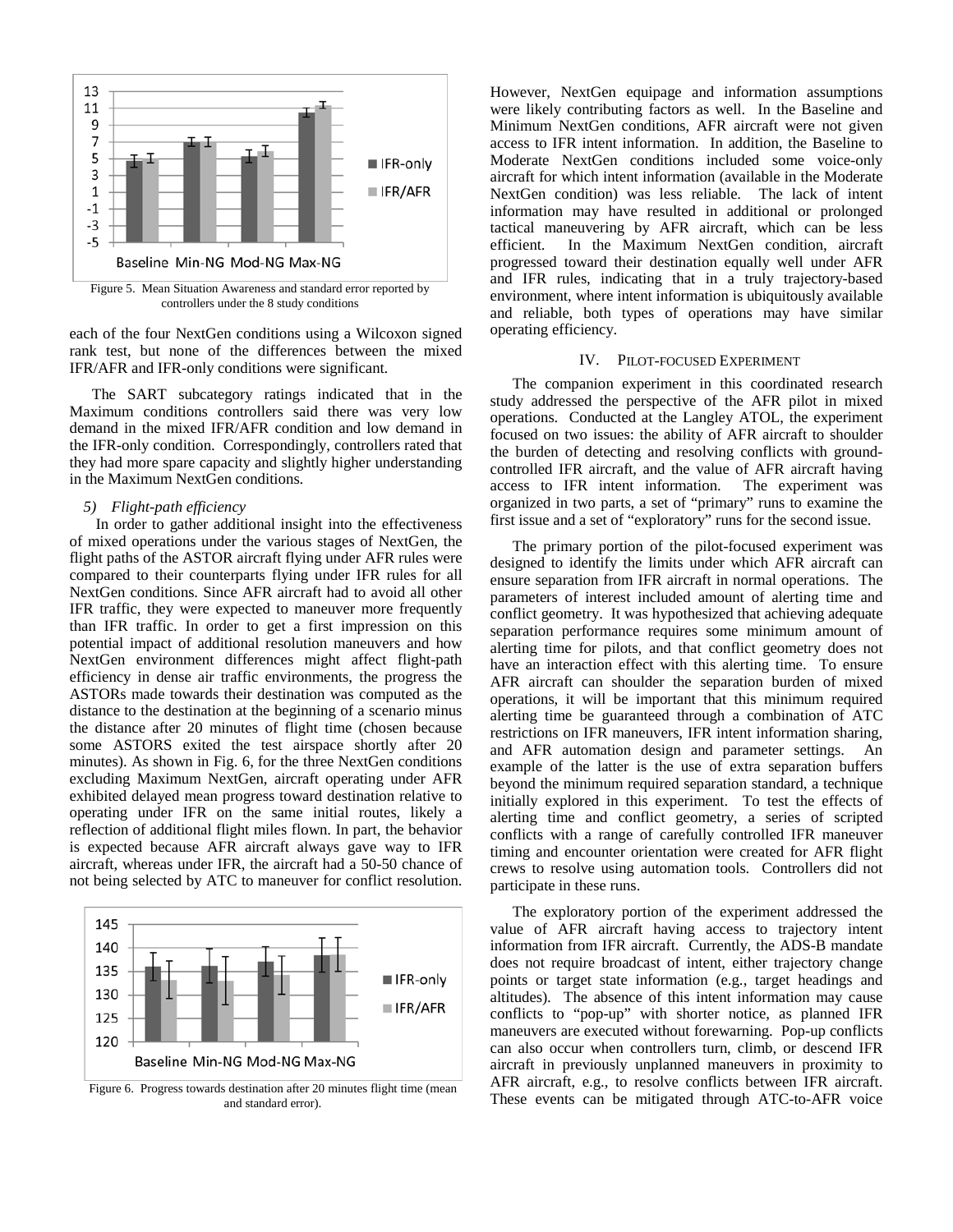coordination or through ATC restrictions on IFR maneuvering near AFR aircraft, but the parameters of these elements need to be defined. To explore the issues surrounding intent information exchange, AFR flight crews flew a series of scenarios representing normal en route operations with and without automatic data transmission of IFR intent information. Confederate controllers and IFR aircraft pilots participated in these runs to provide for normal interactions.

#### *A. Experiment Design*

#### *1) Primary Matrix*

To test the ability of AFR pilots to resolve conflicts of varying timing and geometry, a test matrix of conflict scenarios was generated using a fractional [4]x[2x2x2] between-subjects design with four categorical factors, shown in Table 3. The first factor was *Time to Buffer Loss* (TBL), the amount of alerting time given to pilots prior to reaching a buffered protected zone around the IFR aircraft (8 nmi lateral separation, 1000 ft vertical separation). Alerting times within each bin were assumed identical for analysis purpose. The quantity of data points planned for the first four bins was 12, 12, 18, and 24, respectively, emphasizing the shorter alerting times of greater research interest. An additional bin for alerting times less than 20 seconds included only vertical encounters, due to the difficulty in creating such short-notice lateral encounters. This bin contained six data points and was generally not combined with the other bins for statistical analysis.

The 2x2x2 portion of the design represented three elements of conflict geometry: *encounter angle*, *maneuver dimension*, and *passage orientation*. The first element, *encounter angle*, was divided into convergence angle bins with the two aircraft either roughly aligned ("*acute*") or roughly opposed ("*obtuse*"). *Maneuver dimension* refers to the IFR aircraft approach direction being either "*lateral*" (same altitude and level with the AFR aircraft) or "*vertical*" (climbing or descending into separation loss, with the AFR aircraft always level). *Passage orientation* refers to whether the IFR aircraft in the encounter would "*pass in front*" of the AFR aircraft or "*pass behind*" if the conflict were left unresolved.

A total of 34 airline pilots participated as 17 flight crews, with each crew flying 12 scenarios in the primary matrix. Each flight crew saw 12 scripted conflicts, but not the same 12 conflicts. A between-subjects design with blocking by groups of 3 crews was used to provide balanced coverage of the fractional test matrix, where not every geometry combination could be tested at every TBL condition. A complete description of the primary matrix experiment design and conditions tested is presented in [\[9\].](#page-9-7)

TABLE 3. FACTORS INCLUDED IN PRIMARY MATRIX.

|                    | <b>Values</b>     |         |             |                       |           |             |
|--------------------|-------------------|---------|-------------|-----------------------|-----------|-------------|
| <b>Factors</b>     |                   |         |             |                       |           |             |
| Time to            | $10 - 4$          | $4 - 2$ | $2 - 1$     |                       | $60 - 20$ |             |
| <b>Buffer Loss</b> | min.              | min.    | min.        |                       | sec.      | $<$ 20 sec. |
| Encounter<br>Angle | Acute (0-50 deg.) |         |             | Obtuse (130-180 deg.) |           |             |
| Maneuver           | Lateral           |         | Vertical    |                       |           |             |
| Dimension          |                   |         |             |                       |           |             |
| Passage            | Pass in front     |         | Pass behind |                       |           |             |
| Orientation        |                   |         |             |                       |           |             |

† Analyzed separately

#### *2) Exploratory Matrix*

To explore the value of IFR intent information in the context of normal mixed-operations procedures, a 2x1 withinsubjects design was employed, with the one categorical factor of IFR intent information availability. With IFR Intent On, AFR aircraft received up to four trajectory change points for IFR aircraft, whereas with IFR Intent Off, only state information was received. Twelve flight crews participated in the exploratory runs in groups of six across two weeks. Over two weekly sessions, a total of 72 flights were accomplished, split evenly between IFR Intent On and IFR Intent Off (i.e., 12 flight crews each flying three scenarios in each of the two intent conditions). The flight duration was 30 minutes. Traffic density matched the Moderate NextGen condition (MAP = 27 aircraft per sector) in the controller-focused experiment, with all aircraft flying as IFR except the six subject AFR aircraft. Each run included one scripted conflict (TBL  $> 9$  min.) near the beginning and additional conflicts occurring naturally following the initial resolution maneuver.

## *B. Facility and Test Scenario Description*

The Langley ATOL was configured with six "team pilot" stations that permitted a flight crew to share a desktop simulator. Referred to as an ASTOR, the desktop simulator provides the displays and controls of a modern Boeing-style widebody jet aircraft. Integrated with the avionics system is an automation tool designed to support the flight crew in selfseparation operations. The Autonomous Operations Planner (AOP) [\[10\]](#page-9-8) provides a full suite of conflict detection, resolution, and prevention tools, using information obtained from ownship systems (aircraft state, autoflight settings, active strategic route, pilot-specified tactical flight targets) and ADS-B (traffic aircraft states, intent information if available), among other sources of information. AOP supports both "strategic" trajectory-based operations, i.e., fully coupled to the Flight Management System (FMS), as well as "tactical" operations using pilot-specified flight targets set on the Mode Control Panel (MCP). The flight crew is alerted to conflicts detected by AOP on a textual display, as well as by audible alerting and

graphical depiction on the Navigation Display. Fig. 7 shows an example AOP display for a "tactical urgent" conflict.

In addition to the six ASTOR stations serving as AFR aircraft, the ATOL was configured with six MACS stations: two sector controller stations for the test sectors, one ghost controller station for the surrounding airspace, and three "pseudo-pilot" stations from which the IFR aircraft were flown. The MACS controller stations were configured in the Moderate NextGen mode (as described earlier for the controller-based experiment) with the corresponding Figure 7. Example AOP display of a tactical-urgent conflict.

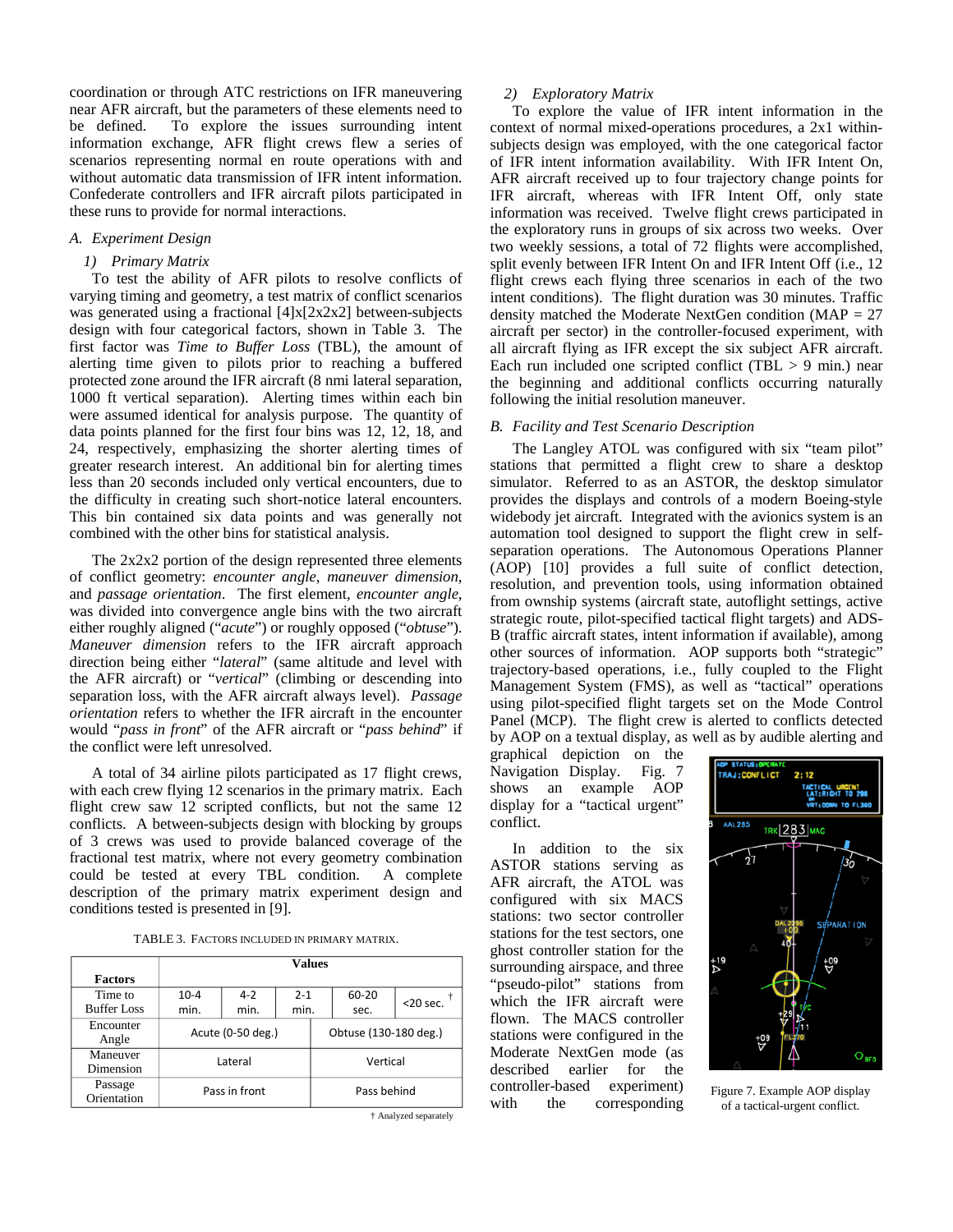advanced suite of controller automation tools, IFR trajectory data comm., and auto-handoff capability for all aircraft. These stations were staffed in the exploratory runs. The scripted primary runs required no human controllers or pseudo-pilots.

The primary runs used the same Cleveland Center sectors tested in the controller-based study (Fig. 1), and the exploratory runs used a two-sector subset. The traffic files and densities matched the Moderate NextGen condition. The durations of the primary and exploratory runs were 10 and 30 minutes, respectively. The short primary runs were sufficient for detecting and resolving a single conflict, whereas the longer exploratory runs permitted operations to unfold naturally and produce more extensive interactions. Each pilot completed a survey after each primary and exploratory run. Additional pilot comments were captured during group debrief sessions.

#### *C. Results of Pilot-Focused Experiment*

#### *1) Separation Assurance Performance (Primary Runs)*

The purpose of the primary test matrix was to determine the limits of ability of self-separating aircraft to ensure separation from ground-managed IFR aircraft as functions of alerting time and conflict geometry. A total of 188 of 204 conflict scenarios were analyzed, excluding 16 scenarios where flight crews maneuvered preemptively and disrupted the scripted conflict.

Table 4 presents the LOS results. The separation standard for analysis was 5 nmi and 800 ft. All conflicts with alerting times greater than one minute were resolved without LOS. In the 20-60 sec. bin, 11 LOS events occurred out of 62 runs, excluding three borderline cases. A two-sided Fisher's Exact Test [\[11\]](#page-9-9) indicated the difference in proportions of LOS was significant between the top four bins ( $p = 0.016$ ) and between the top three combined bins and the 20-60 sec. bin ( $p = 0.001$ ). Thus, the data show that with at least one minute alerting, the flight crews using AOP tools and procedures were effective in ensuring separation from ground-controlled aircraft. However, many pilots indicated in their debrief comments that alerting of five or more minutes would likely be necessary for operational acceptability.

Statistical tests were unable to detect an effect of the three geometry variables (*encounter angle, maneuver dimension, passage orientation*) on the LOS results. Analysis of individual LOS scenario recordings confirmed that the primary factor in most cases was lack of sufficient time to initiate and complete a maneuver. Additional factors in some scenarios included crew response delay, desktop simulation control issues (mouse vs. real knobs and switches), and a simulation bug (uncommanded auto-flight mode switch). Two of the 11 LOS cases were Operational Errors with lateral separation less

TABLE 4. LOSS OF SEPARATION RESULTS BY INITIAL ALERT TIME.

| <b>Initial Alert Time</b> | <b>Losses of Separation</b> | <b>Number of Runs</b> |  |
|---------------------------|-----------------------------|-----------------------|--|
| $4 - 10$ minutes          |                             | 33                    |  |
| $2 - 4$ minutes           |                             | 32                    |  |
| $1 - 2$ minutes           |                             | 46                    |  |
| 20-60 seconds $\dagger$   | 11                          | 62                    |  |
| $< 20$ seconds            |                             | 15                    |  |
| Total                     | 11                          | 188                   |  |

<sup>†</sup> Excludes 3 runs in this bin with borderline loss < 0.04 nmi

than 4.5 nmi. The minimum separation for the smaller of these was 3.97 nmi.

To provide an extra safety margin in AFR-to-IFR separation, the primary conflict-detection logic employed a 3 nmi lateral buffer. Thus, AOP alerted conflicts if the distance to the IFR aircraft at the closest point of approach (CPA) was predicted to be less than 8 nmi rather than 5 nmi, and the primary "intent-based" conflict resolution algorithms computed maneuvers to remain at least 8 nmi from the IFR aircraft. If TBL decreased below one minute, the automation switched to a "state-based" conflict detection and resolution algorithm that used the minimum required 5 nmi separation standard (i.e., the 3 nmi buffer was ignored). Thus, the total system attempted to remain outside the buffer but ultimately acted to prevent LOS or, in the event of LOS, to establish divergence from the conflict aircraft to quickly restore separation.

The effectiveness of the buffer approach is a question of interest, as it is intended to provide additional time and airspace to maneuver for separation. The number of buffer losses, excluding actual and borderline LOS, is presented in Table 5.

As the time of first alerting was reduced (by design of each scripted conflict), the frequency of buffer loss increased, i.e., the buffered airspace was put to increasing use for maneuvering to avoid actual LOS. Statistical analysis using the two-sided Fisher's Exact Test indicated significant effects of TBL between the top two bins combined and the third bin  $(p =$ 0.001), and between the third and fourth bins  $(p = 0.001)$ . Additional testing determined that *passage orientation* geometry significantly affected the buffer loss frequency ( $p =$ 0.004). Taking all TBL cases together, the 3 nmi buffer was a more effective tool in ensuring separation when the intruding aircraft would pass behind the AFR aircraft than pass in front. In further testing of geometric effects, the mean actual CPA was  $6.18$  nmi (s.d.  $= 0.81$  nmi) for acute-angle conflicts and 5.48 nmi (s.d.  $= 0.33$  nmi) for obtuse-angle conflicts. A twosample t-Test confirmed the *encounter angle* effect was significant ( $p < 0.001$ ), indicating that the 3 nmi buffer was entered more frequently when aircraft converged with similar headings (rather than opposed headings). These results indicate that *non-circular* buffers may be equally effective at achieving the required separation performance while using up less airspace. Ultimately, in all of these buffer loss cases, the required minimum separation was preserved, a basic indicator of buffer effectiveness.

#### *2) Effect of Shared Intent (Exploratory Runs)*

The purpose of the exploratory runs was to compare operations where the trajectory intent of ground-managed IFR

TABLE 5. BUFFER LOSS RESULTS BY INITIAL ALERT TIME.

| <b>Initial Alert Time</b> | <b>Buffer Losses</b> <sup>#</sup> | <b>Number of Runs</b> |  |
|---------------------------|-----------------------------------|-----------------------|--|
| $4 - 10$ minutes          |                                   | 33                    |  |
| $2 - 4$ minutes           | 3                                 | 32                    |  |
| $1 - 2$ minutes           | 13                                | 46                    |  |
| $20-60$ seconds           | 37                                | 48                    |  |
| $< 20$ seconds            | 10                                | 15                    |  |
| Total                     | 63                                | 174                   |  |

‡ Excludes actual and borderline LOS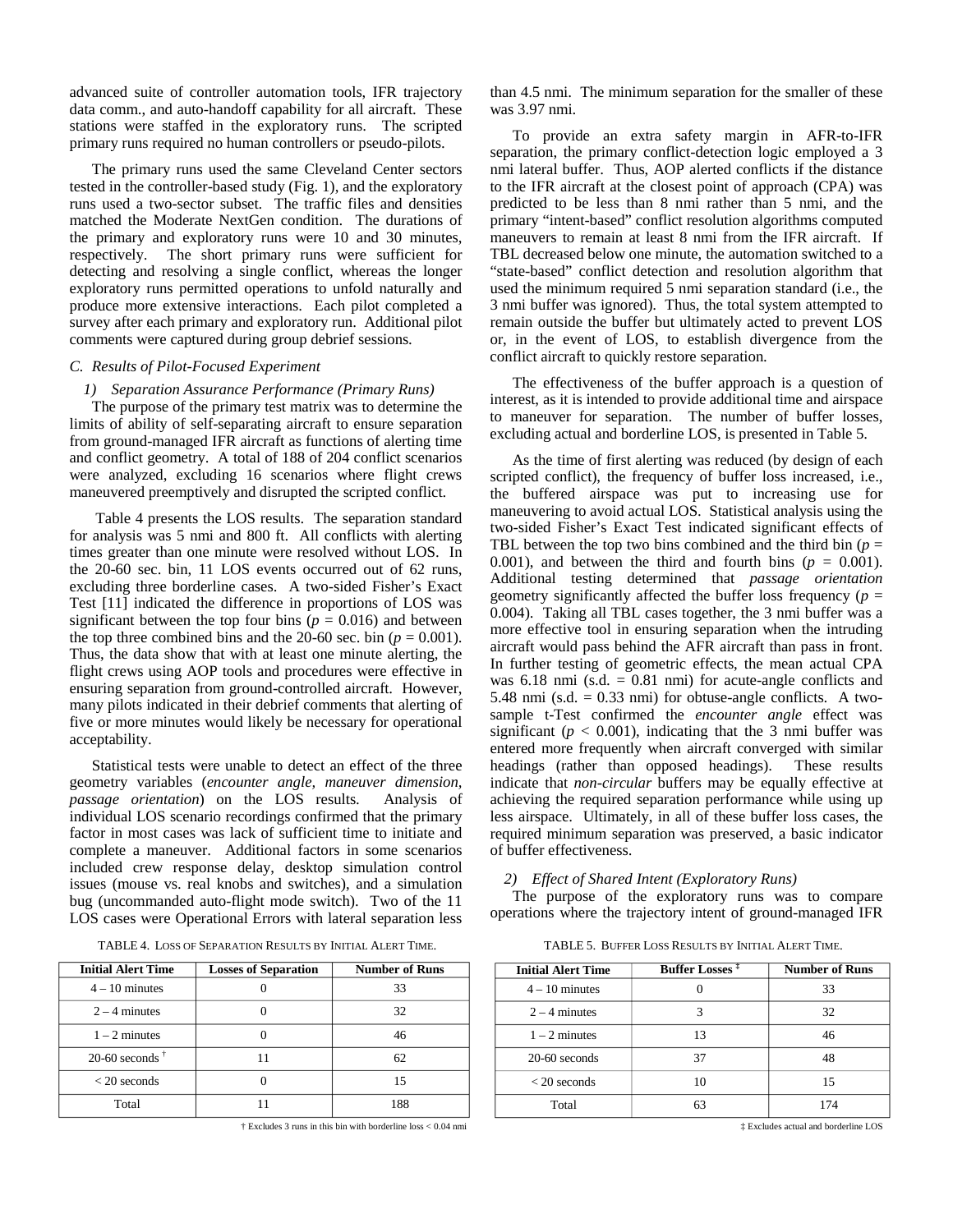aircraft was available to those where it was not. Other than an initial scripted conflict to ensure some maneuvering occurred during the run, conflicts occurred naturally in the complex airspace of Cleveland Center.

No LOS events occurred between AFR and IFR aircraft throughout the exploratory runs. The frequency of conflicts detected by AFR aircraft during the exploratory runs is presented in Fig. 8. The histogram indicates, for example, that 6 AFR flights detected exactly three conflicts during runs with IFR Intent Off, and 8 AFR flights detected exactly three conflicts during runs with IFR Intent On. Overall, runs with IFR Intent Off resulted in 207 conflicts, whereas runs with IFR Intent On resulted in 170 conflicts, an 18 percent reduction. A binomial test could not confirm significance of the reduction. As shown in the box plot, the distribution's tail was somewhat reduced with IFR intent information available, indicating fewer cases of high-frequency detection per flight, in addition to overall fewer conflicts. Since each conflict alert prompts an AFR trajectory change to resolve it, making IFR trajectory intent information available to AFR aircraft promotes greater stability and efficiency of trajectories in the airspace.

Out of 377 total detected conflicts, 111 were detected as "pop-up conflicts" with less than 4 minutes notice. Of these, 62 were detected with IFR Intent Off, and 49 were detected with IFR Intent On, a 21 percent reduction and improvement. The frequency of pop-up conflicts detected per flight is presented in Fig. 9. Although higher-frequency detections were not substantially affected by the availability of IFR intent information, flights with only one pop-up conflict decreased and the flights with zero pop-up conflicts increased. In this study, conflicts detected with sufficient notice (e.g., 4-10 min.) could be resolved with a "strategic" FMS route modification or cruise altitude change. Conflicts with less notice required a "tactical" response using open-loop maneuvering, a deviation from trajectory-based operations. The flight crew procedure for resolving conflicts with less than four minutes time available was to disengage FMS guidance and maneuver without delay using AOP's tactical resolution advisories. A total of 122 such mode switches were made, with 73 occurring



Figure 8. Conflicts detected for conditions of IFR Intent On and Off.

in IFR Intent Off runs and 49 occurring in IFR Intent On runs, a 33 percent reduction. The number of strategic-to-tactical mode switches made by the flight crews is presented in Fig. 10. These data show that frequent switches to tactical mode were reduced when intent information was available.

Of the 207 conflicts detected with IFR Intent Off, only 15 eventually involved a buffer loss. For IFR Intent On, only six of the 170 conflicts involved buffer loss. This indicates the buffer airspace was rarely entered in the "normal" operations tested in the exploratory runs. Reducing buffer size may therefore be feasible, allowing more efficient use of airspace without reducing safety.

During group debrief sessions, the subject pilots had the opportunity to share and discuss their impressions of AFR operations and the issues tested in this experiment. Several pilots expressed a strong need for IFR intent information, specifically descent points and turns. Although opinions were varied, pilots generally agreed that a minimum conflict warning time of two minutes is required, with 5-10 minutes preferred for acceptability. It was also noted that ATC would not normally turn an IFR aircraft into conflict with an AFR aircraft, which will naturally limit the occurrence of late conflict detections. Because late detections often resulted in large trajectory changes and inefficient routes, it was noted that improvements are needed in the automation's tactical resolution logic to allow more efficient maneuvers. There was general agreement that the AFR procedures were easy and that the crew coordination was effective.

## V. CONCLUSIONS

Two human-in-the-loop simulation experiments were designed and conducted in a coordinated effort to explore function allocation of separation assurance through a mixedoperations concept. The en route concept included groundseparated aircraft and self-separating aircraft in shared airspace,



Figure 9. Conflicts detected for conditions of IFR Intent On and Off with initial alerting times less than 4 minutes.



Figure 10. Number of switches from strategic to tactical mode for conditions of IFR Intent On and Off.